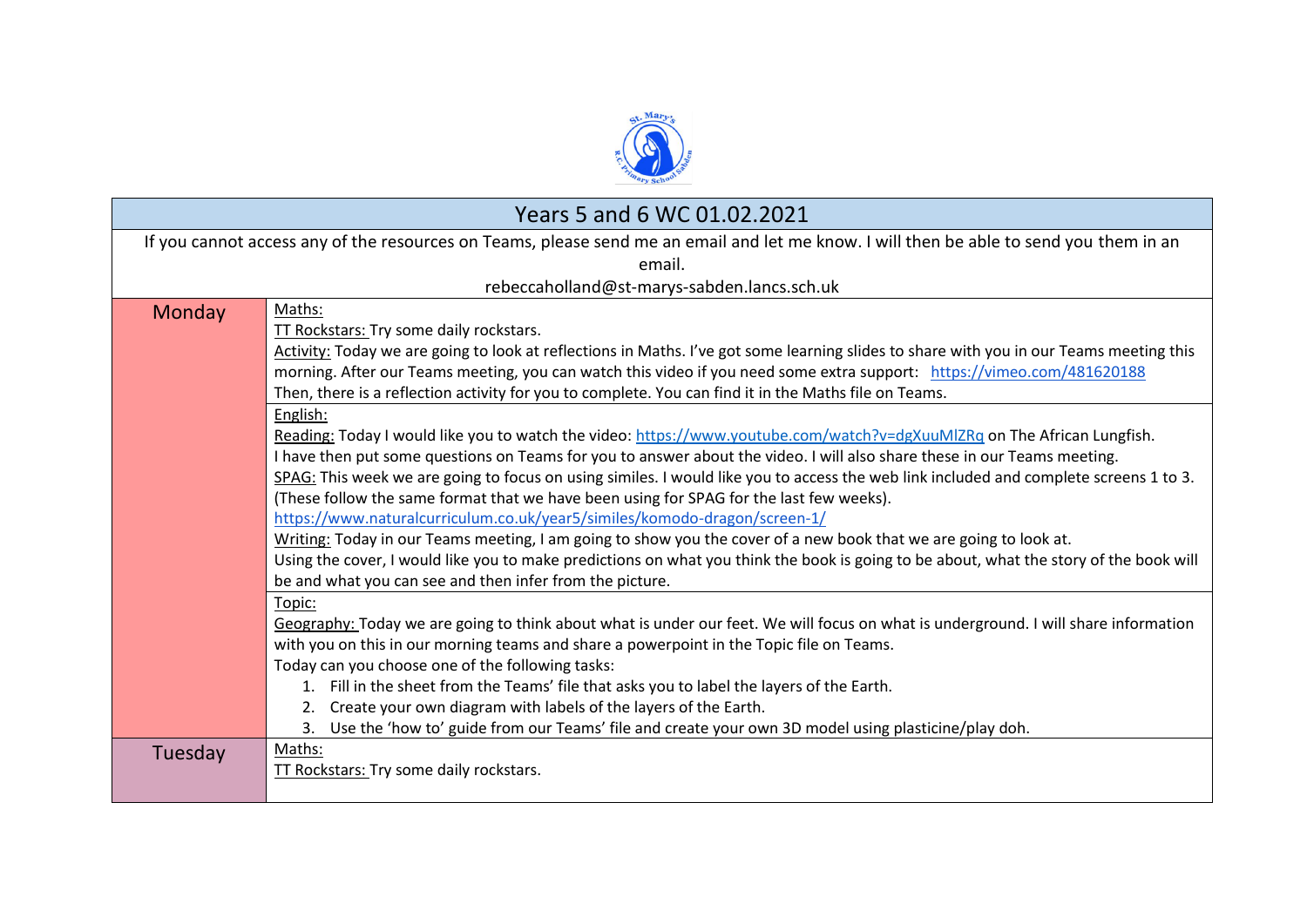|           | Activity: Today we are going to continue to look at reflections within shapes. I will share more learning slides with you this morning.  |
|-----------|------------------------------------------------------------------------------------------------------------------------------------------|
|           | The video from yesterday: https://vimeo.com/481620188 can still be watched for extra support.                                            |
|           | You will then find today's activity sheet in the Teams' Maths file.                                                                      |
|           | English:                                                                                                                                 |
|           | Reading: Today's reading focus is on a newspaper article on endangered elephants. Can you read the article and then answer the           |
|           | questions included?                                                                                                                      |
|           | I have put both of these in the Reading file on Teams.                                                                                   |
|           | SPAG: Using the same focus of similes and the Komodo dragon, can you complete the activity from screen 4 today? I have put a copy        |
|           | of this in the SPAG learning folder on Teams.                                                                                            |
|           | https://www.naturalcurriculum.co.uk/year5/similes/komodo-dragon/screen-4/                                                                |
|           | Writing: I have a selection of pictures for you today all taken from the book. Your job today is to put them in the order you think that |
|           | they belong in and then write the story that you think goes with them. The pictures will be in our English Teams' file.                  |
|           | Topic:                                                                                                                                   |
|           | Geography: Today we are going to focus on volcanoes. I will share some information with you on our Teams meeting and there is a          |
|           | learning powerpoint in our Topic file. There is an activity for you in the Teams' file where you can label a diagram of a volcano. There |
|           | is also an activity where you could make your own volcano at home!                                                                       |
|           | Maths:                                                                                                                                   |
| Wednesday | TT Rockstars: Try some daily rockstars.                                                                                                  |
|           | Activity: We are going to continue working on shape and today we are focussing on translations/translating shapes. I will share our      |
|           | learning screens in our Teams. You can then watch the video: https://vimeo.com/481216178                                                 |
|           | Your learning sheets for today are in our Maths file on Teams.                                                                           |
|           | English:                                                                                                                                 |
|           | Reading: Today's reading questions are based on Coasts. I've uploaded the reading comprehension text and question for you to the         |
|           | reading file on Teams.                                                                                                                   |
|           | SPAG: Today we are going to continue to focus on using similes. I would like you to access the weblink included and complete screens     |
|           | 1 to 3. (These follow the same format that we have been using for SPAG for the last few weeks).                                          |
|           | https://www.naturalcurriculum.co.uk/year5/similes/blacktip-shark/screen-1/                                                               |
|           | Writing:                                                                                                                                 |
|           | In our Teams meeting this morning, I will share the first two pages of the book. I would like you to describe what you see. I want you   |
|           | to think about the colours used and the mood created.                                                                                    |
|           | Are they different to the moods and colours used on the front cover of the book?                                                         |
|           | What time of year do you think it is and why?                                                                                            |
|           | Do we meet any characters on these pages?                                                                                                |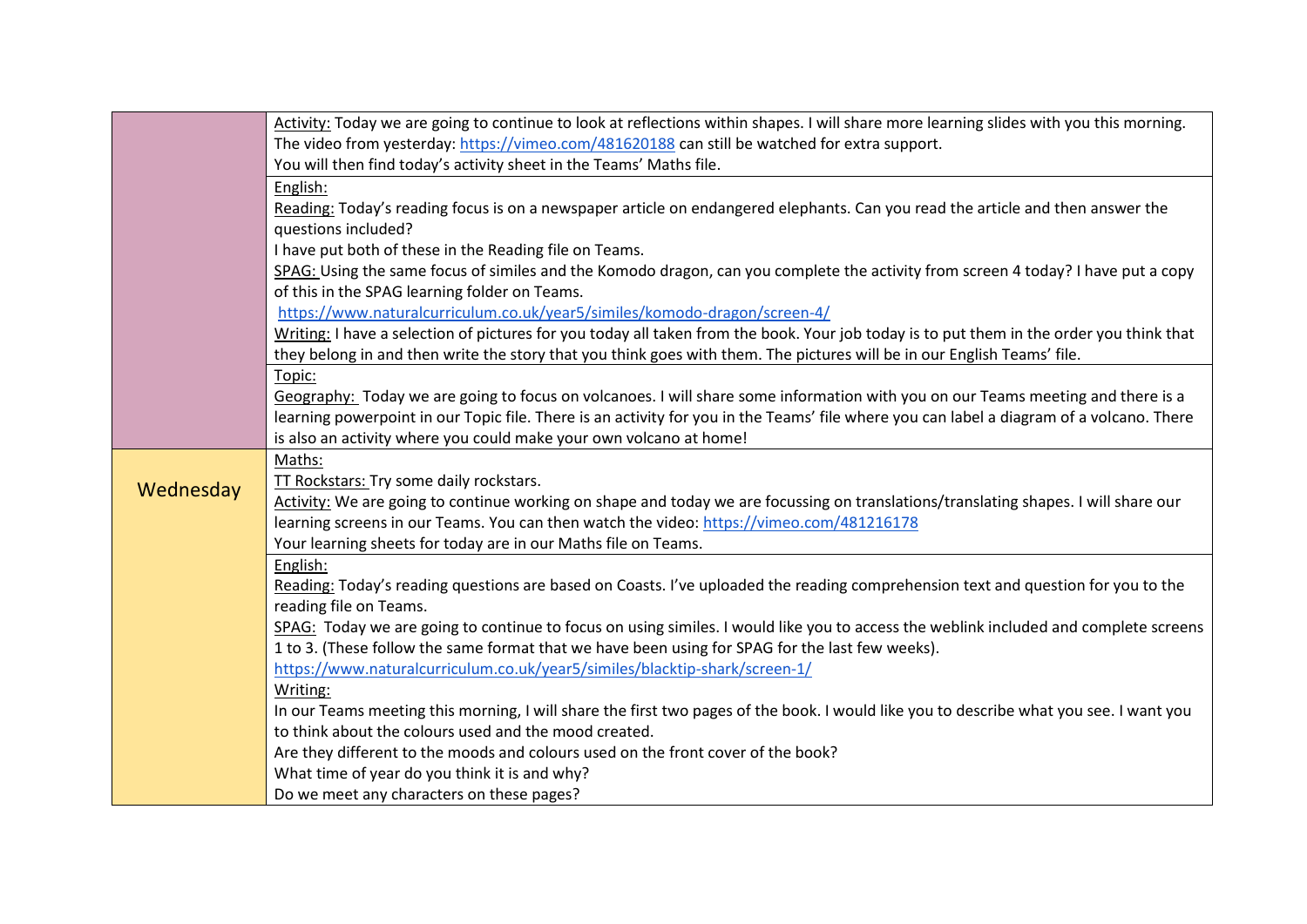|          | How would you describe what they are doing and how they might be feeling?                                                                 |
|----------|-------------------------------------------------------------------------------------------------------------------------------------------|
|          | What can you see in the picture?                                                                                                          |
|          | Topic:                                                                                                                                    |
|          | Geography: Today we are going to continue to look at volcanoes. I have included a learning powerpoint on Teams and will share some        |
|          | learning slides with you in our morning Teams. Today, I would like you to look at and find the volcanoes in the UK on a map (a map is     |
|          | in the Teams file for you) and then identify where volcanoes are around the world. These can be plotted on the world map (which is        |
|          | also in the Teams file).                                                                                                                  |
|          | Maths:                                                                                                                                    |
| Thursday | TT Rockstars: Try some daily rockstars.                                                                                                   |
|          | Activity: Today we are going to continue to work on translating shapes. I will go through our learning on Teams this morning and share    |
|          | some more examples with you. The video from yesterday can be used again to support you https://vimeo.com/481216178                        |
|          | Your learning sheets are in the Maths file on Teams.                                                                                      |
|          | English:                                                                                                                                  |
|          | Reading: Today's reading questions are based on Oceans. I've uploaded the reading comprehension text and question for you to the          |
|          | reading file on Teams.                                                                                                                    |
|          | SPAG: Using the same focus of similes and the blacktip shark, can you complete the activity from screen 4 today? I have put a copy of     |
|          | this in the SPAG learning folder on Teams.                                                                                                |
|          | Writing: In our morning Teams meeting, you will see some more pictures from the book.                                                     |
|          | What is happening?                                                                                                                        |
|          | What are the different characters doing? (What do you think the man is doing by the window?)                                              |
|          | What colour is the sky? Can the sky be that colour? When would you be likely to see a sky this colour?                                    |
|          | What different things can you see in the home?                                                                                            |
|          | These questions will help us to understand the events of the text more clearly as it develops.                                            |
|          | Topic:                                                                                                                                    |
|          | Geography:                                                                                                                                |
|          | Continuing with our work on volcanoes, I would like you to first of all complete the reasons for and against living near a volcano        |
|          | activity (this is in the Teams' Topic file). Once you have completed this activity, can you tell me whether you would like to live near a |
|          | volcano? Support your answer with information from the session.                                                                           |
| Friday   | Maths:                                                                                                                                    |
|          | <b>TT Rockstars: Try some daily rockstars.</b>                                                                                            |
|          | Activity: Today we are going to look at symmetry and lines of symmetry within shapes. I will share our learning screens with you in       |
|          | the Teams meeting.                                                                                                                        |
|          | You can then find today's activity in the Teams' file.                                                                                    |